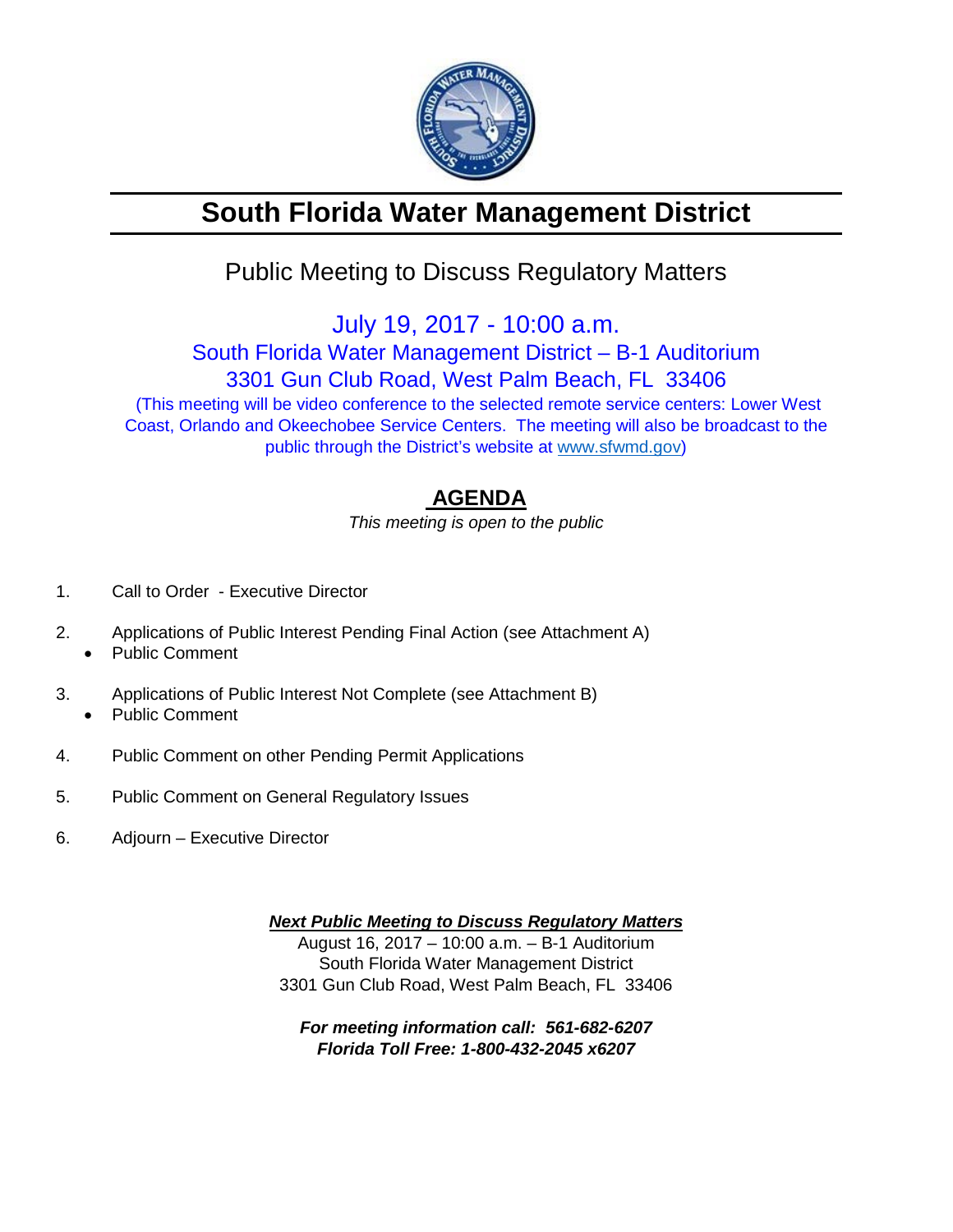#### **Applications of Public Interest PENDING FINAL ACTION Public Meeting to Discuss Regulatory Matters** BAP\_AGENDA\_HPC\_APPS **South Florida Water Management District**

Report run on: July 12, 2017

### **ATTACHMENT A**

| <b>County</b>  |                        | App No /<br>Permit No  Project Name                         | <b>Permittee</b>                                                            | Default date | <b>Waiver Exp</b><br>date |
|----------------|------------------------|-------------------------------------------------------------|-----------------------------------------------------------------------------|--------------|---------------------------|
| A-1 PALM BEACH | 150922-3<br>13-05321-P | ALL ABOARD FLORIDA NORTH-SOUTH RAIL<br>CORRIDOR SEGMENT D09 | ALL ABOARD FLORIDA OPERATIONS. L.L.C.<br>FLORIDA EAST COAST RAILWAY, L.L.C. | 21-AUG-2016  |                           |